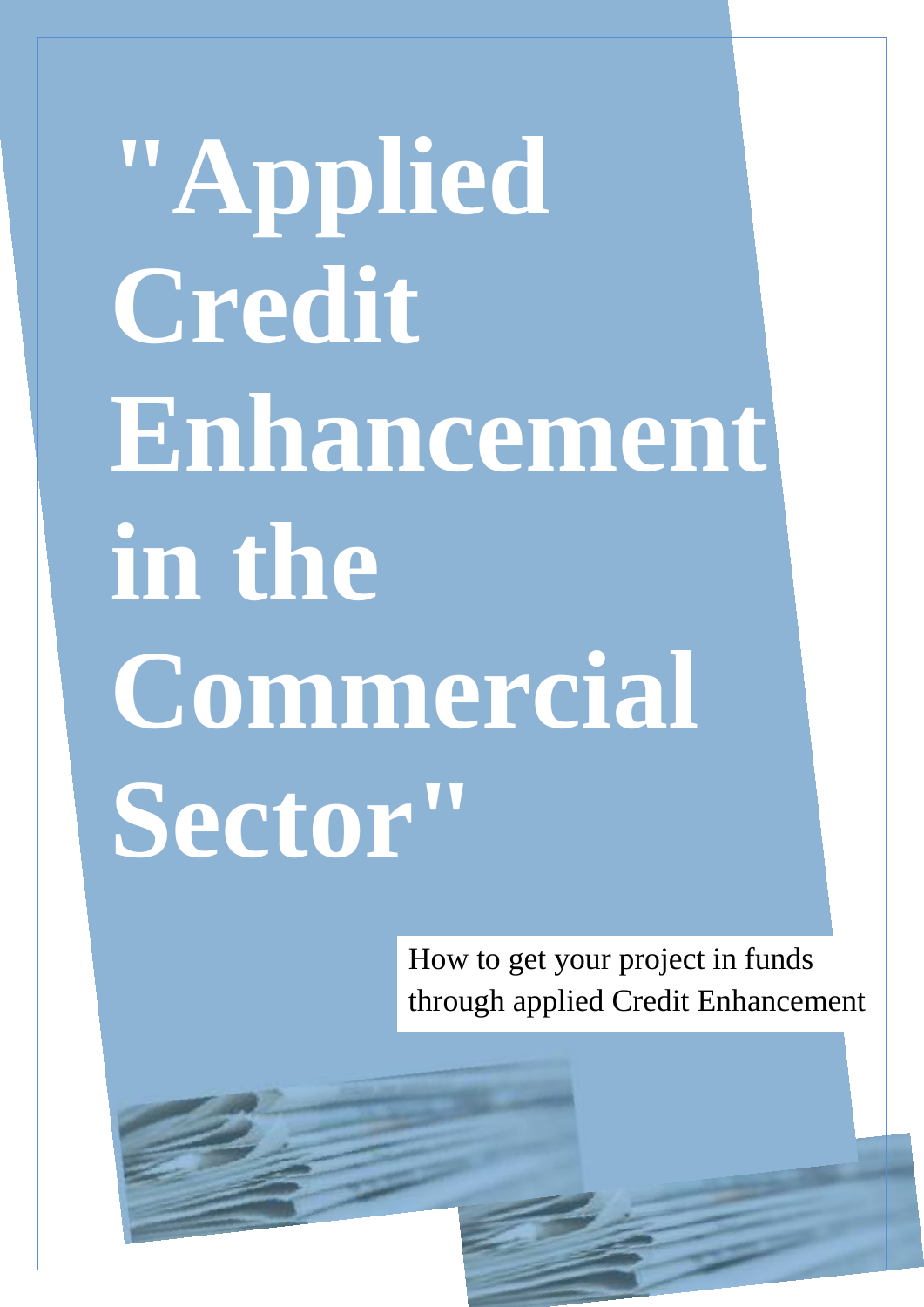# **"Applied Credit Enhancement in the Commercial Sector"**

|                                                                                         | SECTION 1 - Probably the only way to get access to valid credit enhancement collateral 3 |  |
|-----------------------------------------------------------------------------------------|------------------------------------------------------------------------------------------|--|
|                                                                                         |                                                                                          |  |
|                                                                                         |                                                                                          |  |
|                                                                                         |                                                                                          |  |
|                                                                                         |                                                                                          |  |
|                                                                                         |                                                                                          |  |
|                                                                                         |                                                                                          |  |
|                                                                                         |                                                                                          |  |
|                                                                                         |                                                                                          |  |
|                                                                                         |                                                                                          |  |
| SECTION 3 - You cannot expect a professional service without a financial commitment  11 |                                                                                          |  |
|                                                                                         |                                                                                          |  |
|                                                                                         |                                                                                          |  |
|                                                                                         |                                                                                          |  |
|                                                                                         |                                                                                          |  |
|                                                                                         |                                                                                          |  |
|                                                                                         |                                                                                          |  |
|                                                                                         |                                                                                          |  |
|                                                                                         |                                                                                          |  |
|                                                                                         |                                                                                          |  |
|                                                                                         |                                                                                          |  |

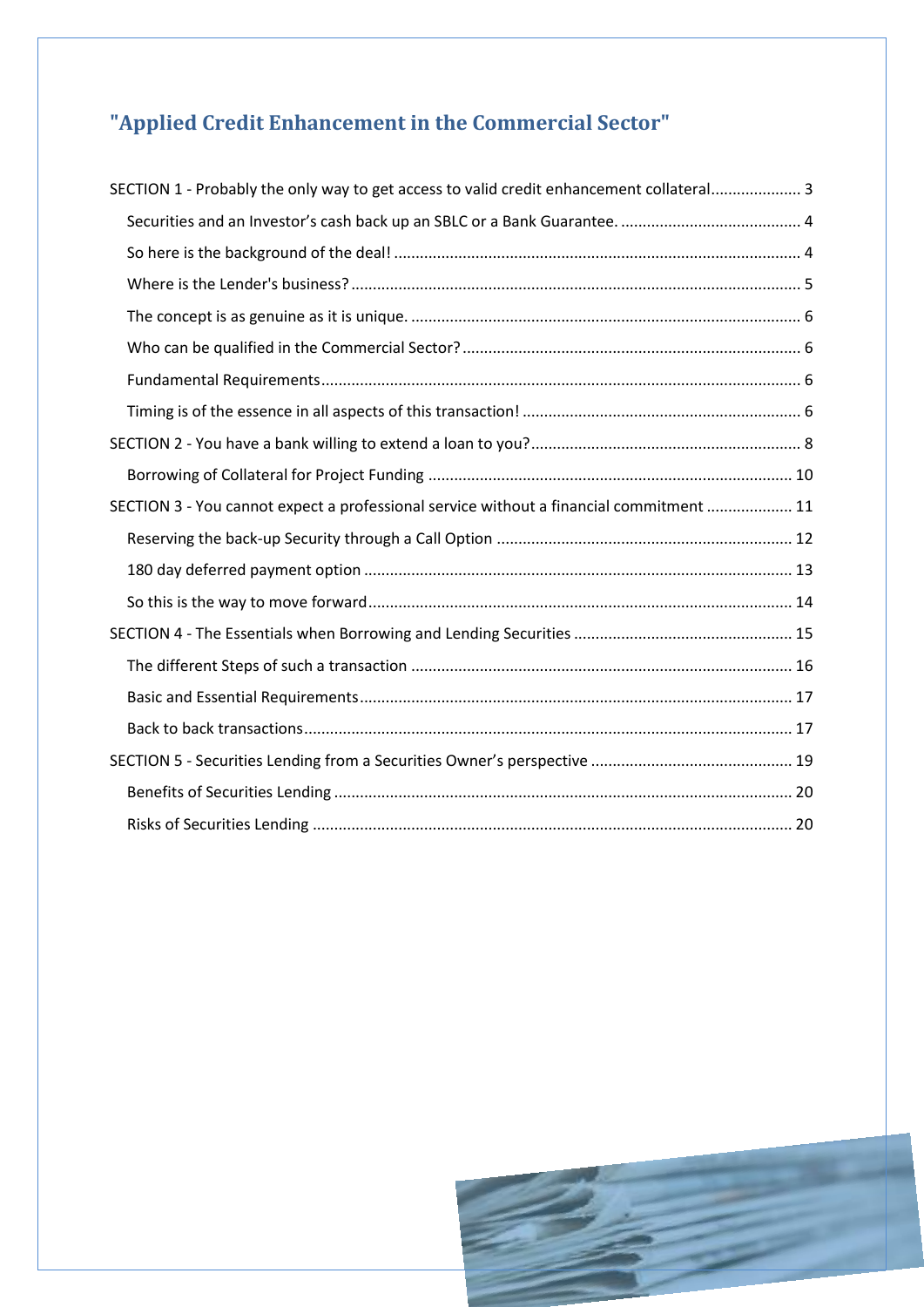# <span id="page-2-0"></span>**SECTION 1 - Probably the only way to get access to valid credit enhancement collateral**

Applied Credit Enhancement in the Commercial Sector: When you do a quick Google search on "what is a credit enhancement in finance?" the result refers to some "*financial engineering techniques which improve the Creditworthiness and Rating of the securities issued"*. And if you check Wikipedia, then you will find *"Credit enhancement is the improvement of the credit profile of a structured financial transaction or the methods used to improve the credit profiles of such products or transactions. It is a key part of the securitization transaction in structured finance, and is important for credit rating agencies when rating a securitization."*

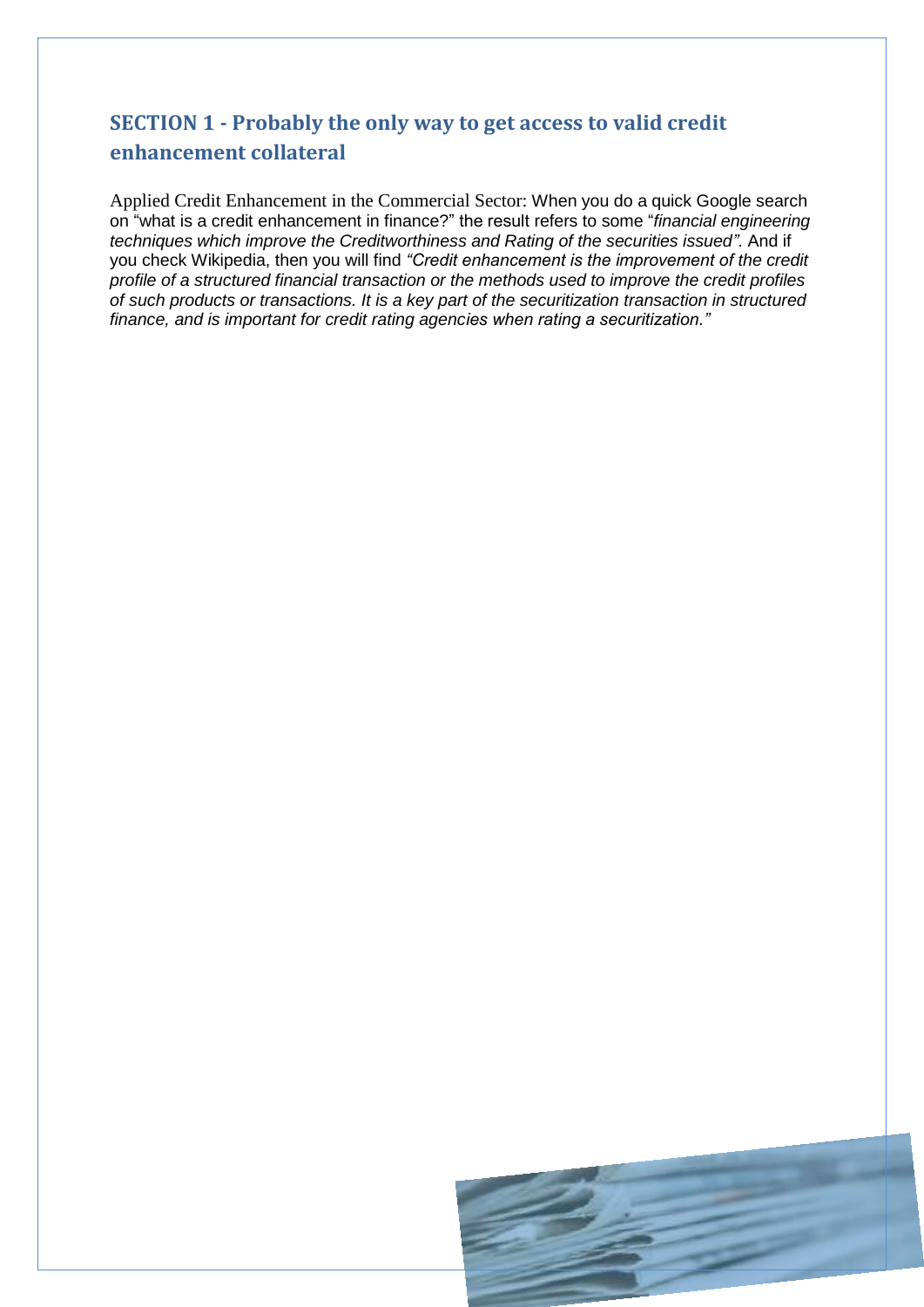Credit Enhancement in the commercial sector is different. When referring to Credit Enhancement in the commercial sector, banks lend money against financial instruments which have been generated for a specific purpose and period of time and can be borrowed from a collateral owner, usually an investor. This generates credit enhancement and leverages a client's financial possibilities in an exponential way, backing up a credit line and enabling liquidity to build a project.

For the client's bank the business is "round". The bank issues a credit line that has the backing of a prime bank, evidenced in the form of a financial guarantee instrument. The project is building up collateral value by itself, as it advances towards completion. The client's bank has zero risk in funding this commercial transaction which is very profitable to them. They will charge the client annual interests on the credit line as well commissions.

On the other hand, the bank is supportive and helps to build additional value as the client builds the project. Obviously, the funds go directly into the development of the project. As the project is building up to completion or a stage of operation, its own collateral value increases and the bank utilizes the increased collateral value to further extend the credit line. The project represents collateral value by itself. This also enables the replacement of third party collateral that has been borrowed and which will be obsolete once it is replaced by the project's own collateral value.

Forget all what you have heard about leasing a bank instrument. Securities Borrowing and Lending is completely different. It is probably the only way that you can expect a third party to provide you with a valid, fully verifiable cash backed, divisible and assignable Bank Guarantee or Standby Letter of Credit. This is the only realistic and genuine option to have a third party issue a genuine financial instrument for a borrower who might not yet have the financial capacity and background. If your bank is supportive and asks you to provide collateral to support a loan, then Securities Borrowing and Lending is probably the only way in which you can access financial collateral and benefit from a prime bank instrument.

### <span id="page-3-0"></span>**Securities and an Investor's cash back up an SBLC or a Bank Guarantee.**

Financial Instruments from Euro 10 million to Euro 500 million are generated and issued and backed by highly rated Certificates of Debt (listed and rated Securities), which can be MTN, Bond, an Europaper, or a Commercial Paper. These instruments are publicly listed, identified by an official ISIN (International Securities Identification Number) and are traded in the secondary market (Bloomberg, Euroclear, etc. ) These securities can be traced and checked online by the client and his bank. These seasoned Bonds and/or MTNs are purchased directly by an investor (the Lender) to be leant during the agreed upon period to the borrower. If the client needs a BG/SBLC, the lender will purchase the Bond/MTN and will issue a BG/SBLC backed by this Bond/MTN through his own bank (a top bank) for the borrower.

#### <span id="page-3-1"></span>**So here is the background of the deal!**

High Net Worth Investors buy highly rated bonds and securities. The higher the rating of a bond, the lower is the yield of a bond obviously. Lower risk for an investor usually results in lower yields and Securities Borrowing and Lending can leverage the overall return on a highly rated security for an investor.

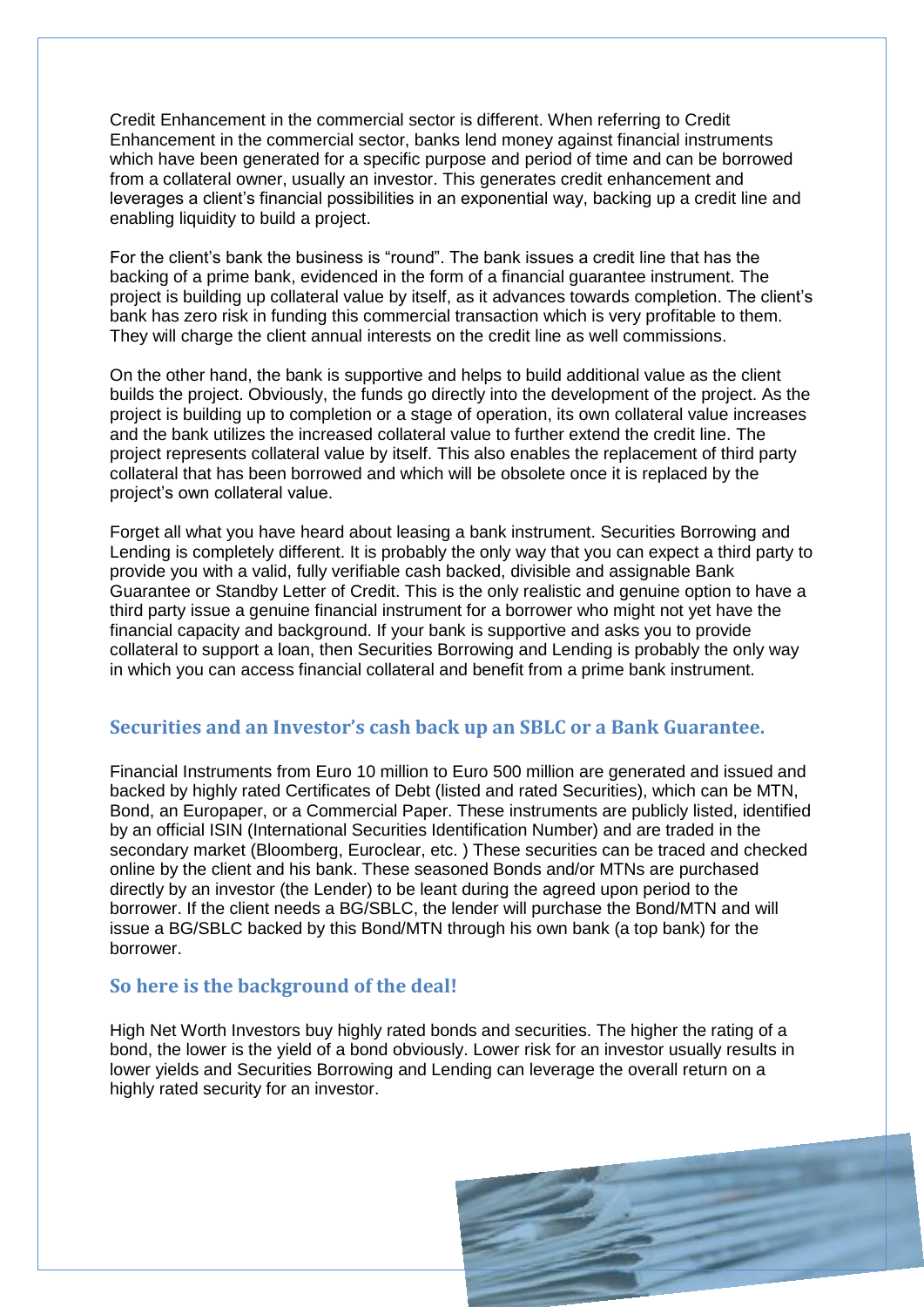#### <span id="page-4-0"></span>**Where is the Lender's business?**

Through a Securities Borrowing and Lending transaction, the investors' annual return can be leveraged to a great extend! An investor buys specific securities and lends them out to a borrower, for example to you, in the format of an SBLC or BG for an agreed upon period of time. You pay a lending fee to the investor. This leverages the investor's Return of Investment significantly. A top rated bond with an annual yield of 3% can now return probably 12% or more per annum. This is a more than optimal performance, with high security since the operation is carried out bank to bank against a prior commitment of the receiving bank for the payment of the lending fees as well as the return of the instrument at the agreed time.

Based on the purchase of clearly identified highly rated bonds, MTNs and other securities of an investor and a Securities Borrowing and Lending Agreement with you, your collateral instrument is generated and transmitted via SWIFT MT760 in the format of an SBLC or BG, to your receiving bank. There it can be used as a valid and verifiable form of collateral which you can use in any unrestricted way during the agreed upon lending term.

Procedures match exactly this scenario. With your application and the submission of a Business Support Contract, the process of the assessment of your transaction is started. Once you are accepted as a qualified borrower, specific securities are identified for your transaction and proposed to an investor. Once an investor commits to purchase these securities into his portfolio and to lend to your transaction, the Securities Borrowing and Lending Agreement is issued to lend these clearly identified securities to you.

To enable this process, the securities have to be reserved for the transaction for 20 days. Since these securities will specifically be purchased to enable your transaction, to emit your SBLC or BG, the deal has to be fixed and these clearly identified securities into the millions will have to be firmly reserved through the payment of a call option. Through the Securities Borrowing and Lending Agreement, the investor is committed to buy these securities and you will have to commit to borrow exactly these securities and pay for the agreed lending fee within 20 days. Once the Securities Borrowing and Lending Agreement is issued for these clearly identified securities, your bank will have to come up with the agreed payment instrument – within 20 days, and transmit the conditional payment as to the terms and instructions of the Securities Borrowing and Lending Agreement.

Once your conditional payment is received and verified directly between banks, the investor will buy the agreed securities for your transaction and send the SBLC or BG to your bank. Your receiving bank will have all the background information and can verify the instrument to be not just divisible and assignable, but also fully cash backed through the investor's cash and generated on the back of the agreed securities. Once received and verified, your bank will release the conditional payment, for you to get the benefit of the Borrowing and Lending transaction for the agreed upon period of time. Prior to the expiry date, you return the instrument unencumbered, or you extend the Borrowing and Lending Agreement for another year on the same terms as agreed for the initial period.

When looking at Securities Borrowing and Lending transactions in the financial sector, this is a very acceptable and widely used concept. Just Google "Blackrock securities lending". This will show you how they describe and explain Securities Lending for their investors. This will also give you the explanation why Securities can be borrowed: Simply because investors make additional money without additional efforts. They leverage their own profits on the securities they lend.

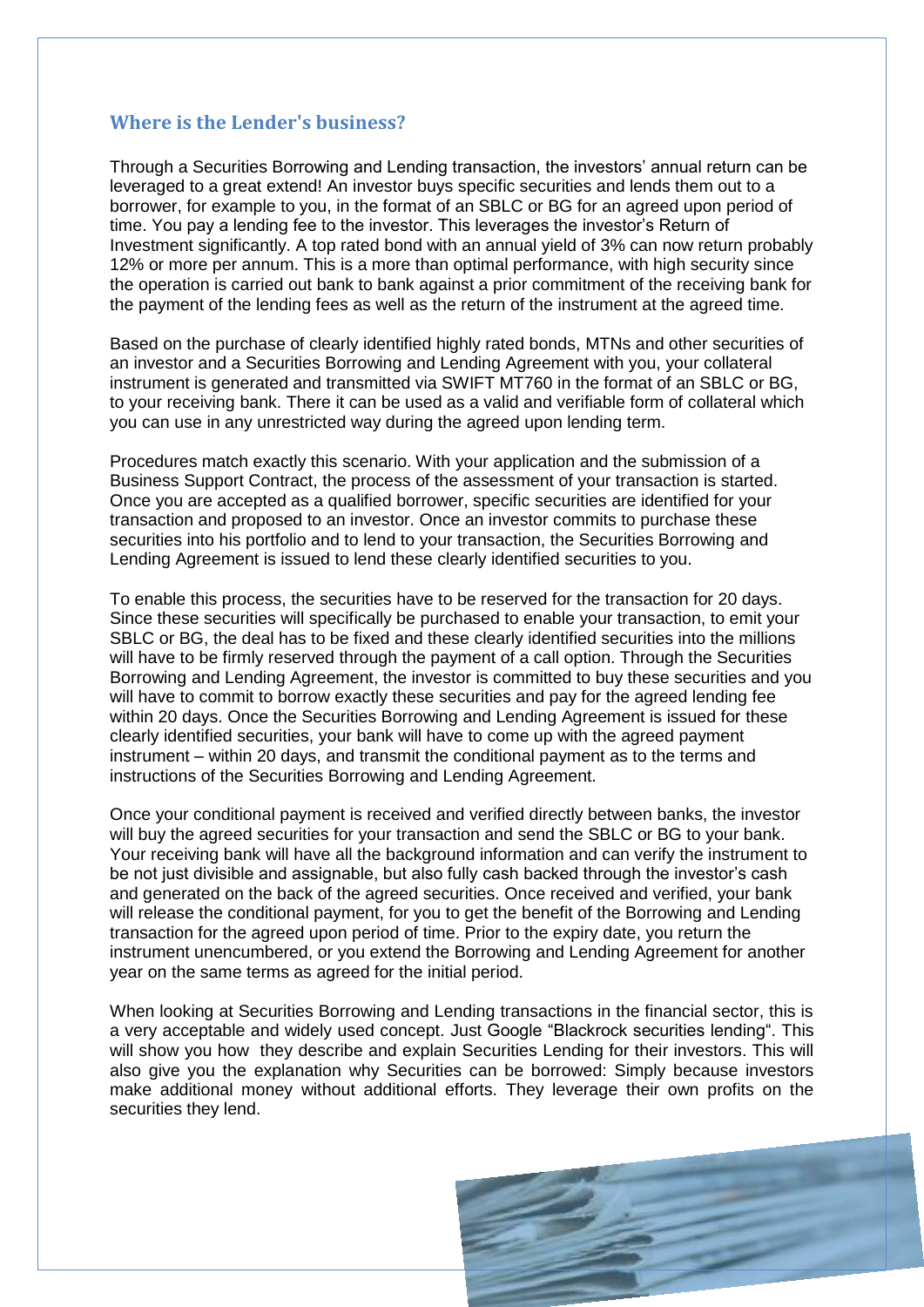#### <span id="page-5-0"></span>**The concept is as genuine as it is unique.**

Forget about leasing a Bank Guarantee. Securities Borrowing and Lending is quite complex but genuine. It is simply not for the usual brokers on the internet trying to make a quick fortune. You will need to be qualified and have access to professional knowledge of experts and their expertise and experience with "Applied Credit Enhancement in the Commercial Sector" to structure and issue a Prime Bank Instrument in the format of an SBLC, a Standby Letters of Credit or a Bank Guarantee, to have it sent by major world banks via SWIFT MT760.

Since HNW investor with enormous cash holdings always have their accounts in Prime World Banks, the collateral Instrument that you can borrow and the investor will lend to you is supported by first class world banks and issued through banks like HSBC, Deutsche Bank, Standard Chartered Bank, Barclays, UBS, Credit Suisse, Commerzbank, BNP Paribas Bank and JP Morgan Chase.

### <span id="page-5-1"></span>**Who can be qualified in the Commercial Sector?**

Who can be qualified for Applied Credit Enhancement in the Commercial Sector? To benefit from this Credit Enhancement in the Commercial Sector a borrowing company will have to be of substance, qualified and acceptable. If a company is in need of additional liquidity financial collateral can be generated through applied Credit Enhancement also for companies in the Commercial Sector to trigger a credit line, back up a loan and access liquid cash. The service usually is available without any front fees for companies of substance, evidencing significant revenues for the past years through audited accounts.

#### <span id="page-5-2"></span>**Fundamental Requirements**

If you want to access valid SBLC or BG collateral to back up a credit line, then you will need a bank, or several banks willing to work with you on this. They will have to offer you a credit line you can draw from, once the instrument arrives via SWIFT MT760. The borrowing and lending fee can be paid from that credit and your project can be financed by drawing from that credit line.

You need a bank willing to issue a conditional payment for the borrowing and lending fee.

This can be your own bank, the receiving bank, or a third party bank, regardless where your SBLC or BG is going to be stent to, a solution can be structured for your transaction accordingly. Only if you can get this conditional payment confirmation (the Essential Bank Payment Instrument) from an acceptable bank, you can benefit from this SBLC or BG collateral service.

#### <span id="page-5-3"></span>**Timing is of the essence in all aspects of this transaction!**

The Bank Guarantee instrument will be valid for 365 days. It will be fully cash backed, divisible and assignable. During the agreed collateral borrowing and lending time, you will have the unconditional use of the Financial Instrument. It is a valid, fully cash backed guarantee which backs up your credit line and allows you to draw funds and finance your project. This fully cash backed collateral service can be renewed on an annual basis. The collateral borrowing and lending term expires 15 days prior of the maturity date of the Bank Guarantee or Standby Letter of Credit. At that time you can ask for an extension for another year, or have your bank return the financial instrument unencumbered.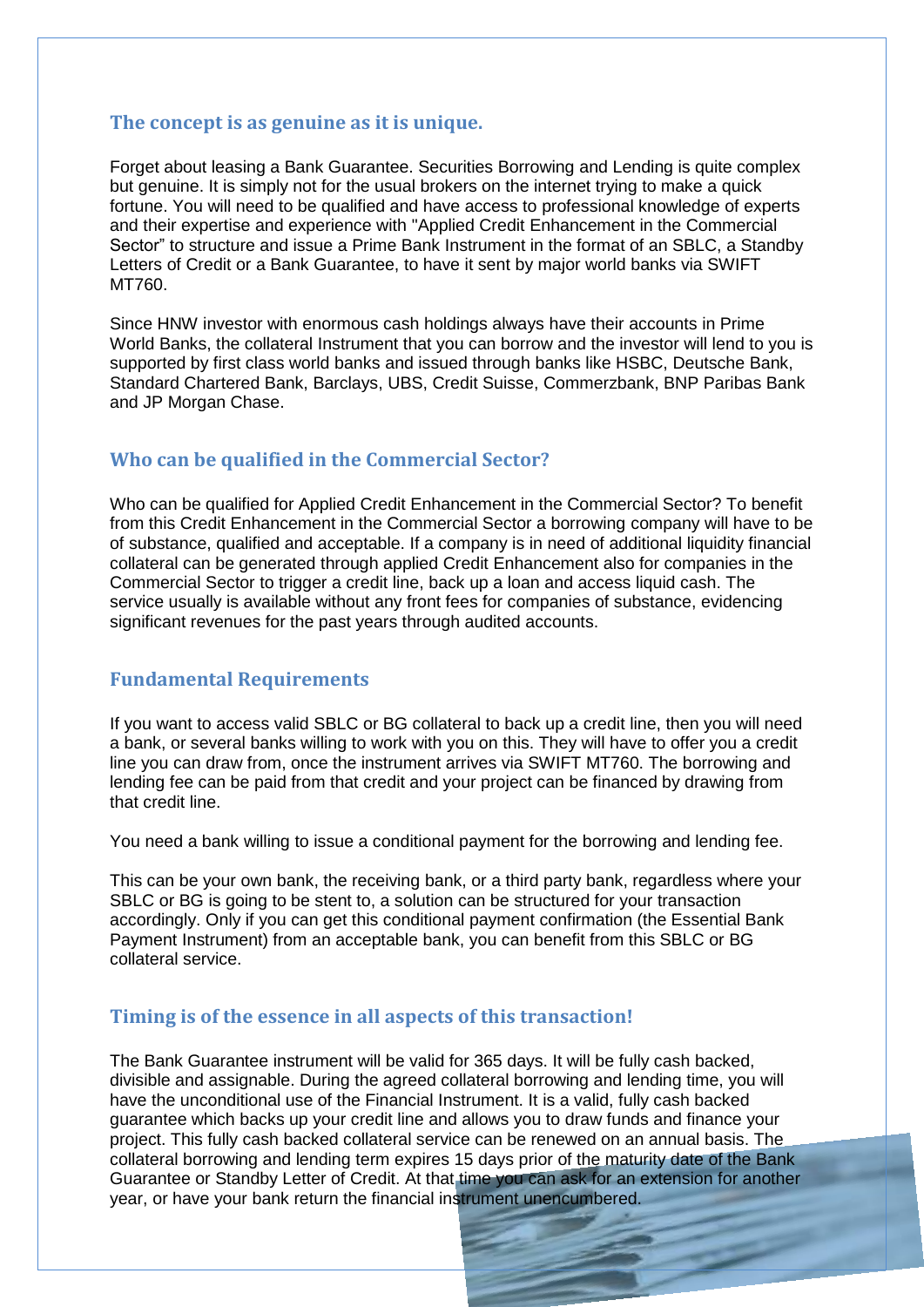If Securities Borrowing and Lending is a solution for you, then these would be the initial considerations

- Get a Line of Credit confirmed at your own bank.
- Apply to qualify to be approved and accepted to contract with the facilitator.
- Your bank provides the essential conditional payment undertaking and communicates with the issuing bank.
- The collateral bank instrument is sent to the receiving bank to verify and for the receiving bank to pay the lending fee.
- You draw from your Credit Line, fund and start your project.

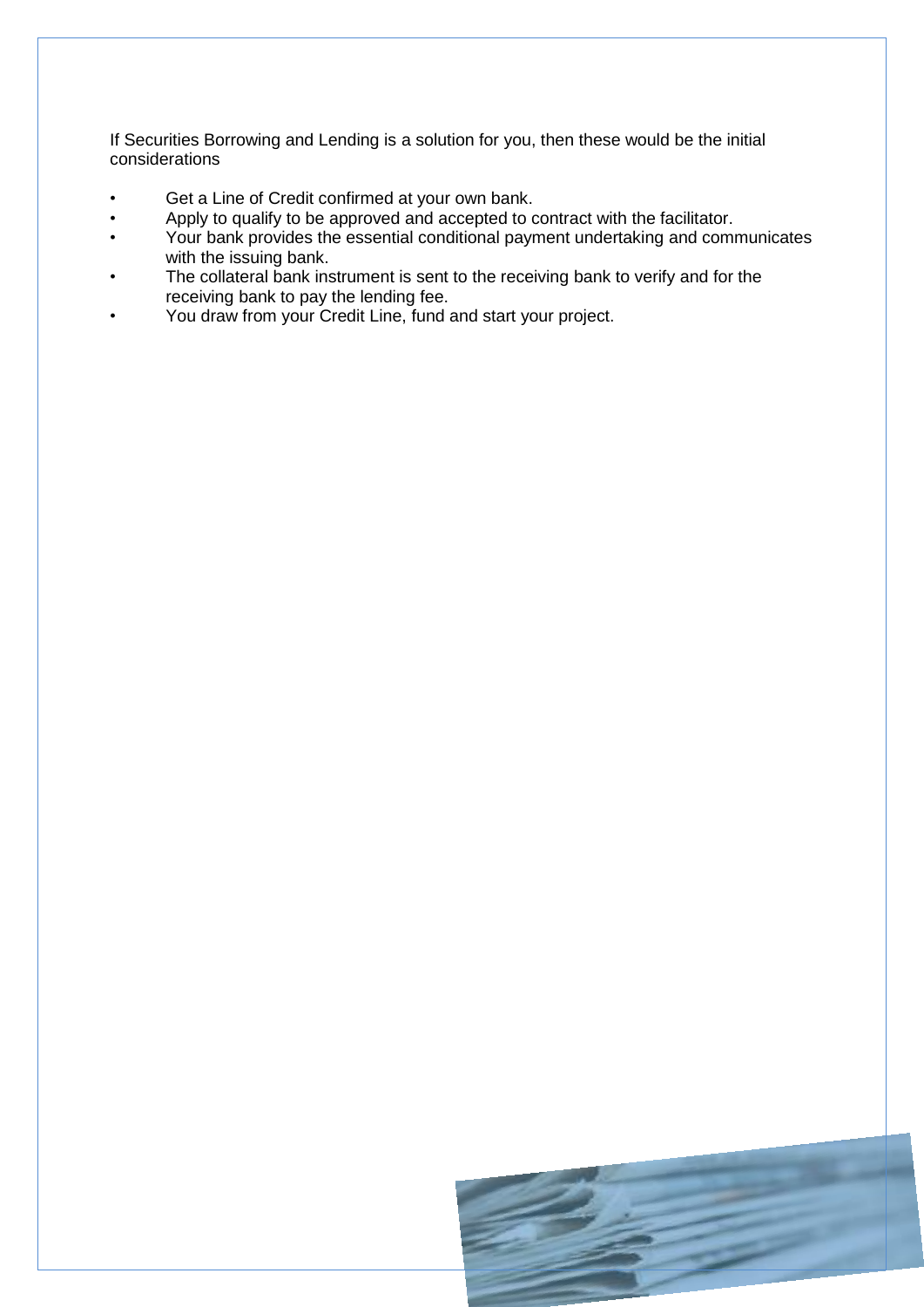# <span id="page-7-0"></span>**SECTION 2 - You have a bank willing to extend a loan to you?**

Your receiving bank has to consent to all the terms of the transaction. Your bank has to be informed and in agreement that you borrow collateral in the form of an SBLC or a Bank Guarantee to back up a loan. The availability of such collateral is always for a pre-defined term, usually for 350 days, and your qualification for Applied Credit Enhancement in the Commercial Sector is heavily weighted toward your project and your own credit worthiness. The aim of the service is to increase the company's capital stack to enable project funding. During the project building and implementation process, equity increases in value within the capital stack and eliminates the requirement for (borrowed) collateral.

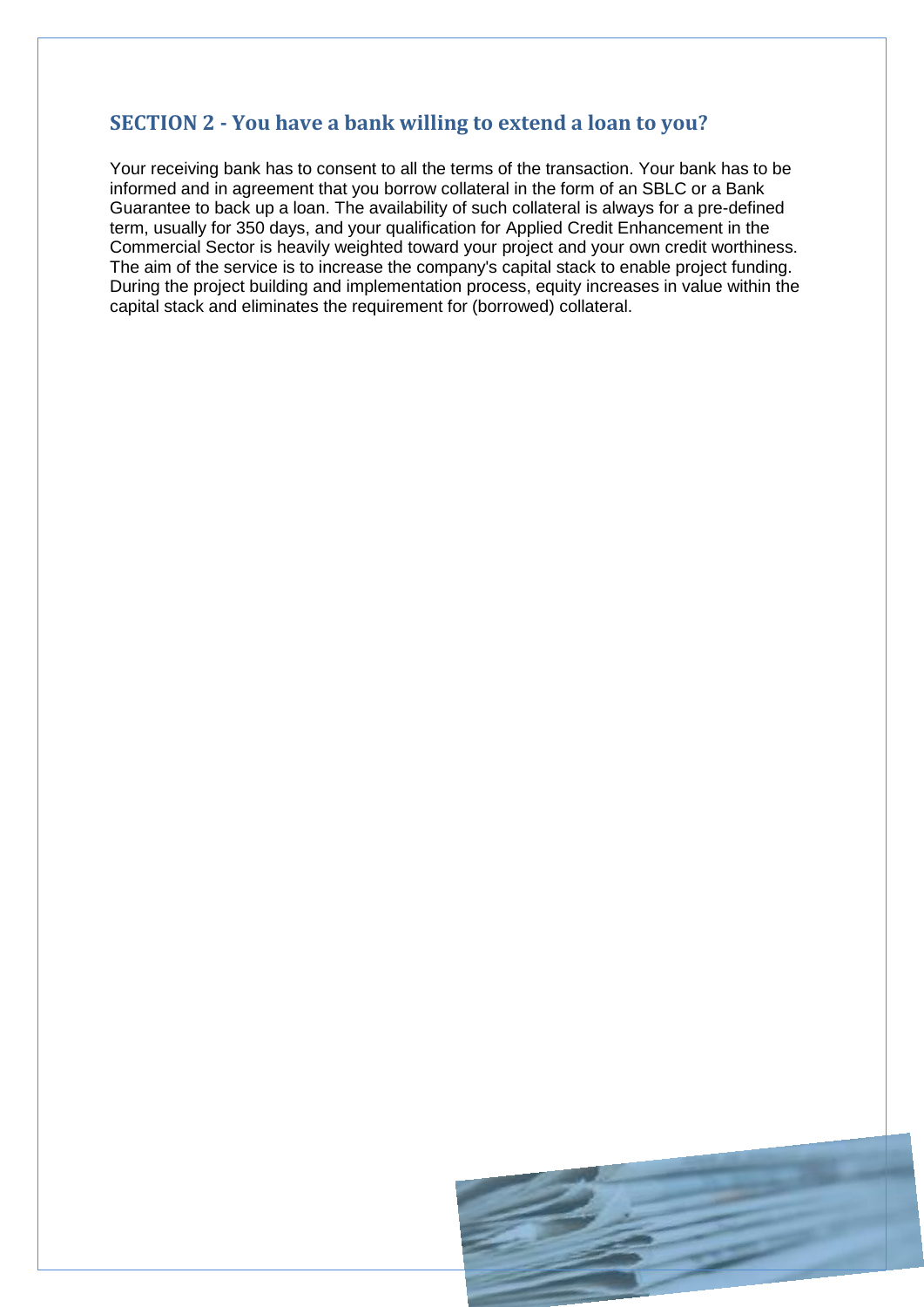The receiving bank will have to issue a conditional payment for the borrowing and lending charges and they will have to guarantee for the safe return of the collateral after the agreed upon period of time. Securities will be advised to the receiving bank in the form of a Bank Guarantee or Standby Letter of Credit which will be issued by a top rated world bank via SWIFT MT760 and will be available unrestricted to be used as collateral during the lending period and as to contract. Conditional Payment of the Borrowing and Lending Fee has to be issued or endorsed by the client's receiving bank. The client's bank releases payment for the Borrowing and Lending Fees only after verification of the SWIFT MT760. The receiving bank now has the required collateral and the borrower can draw cash to start his project. 15 days prior of the maturity date, the BG or SBLC service is renewed on the same terms for another year, or the client's bank returns the Bank Guarantee or Standby Letter of Credit unencumbered to the issuing bank.

Once your bank is in agreement to support your transaction accordingly, a Provider, an Investor or Facilitator will lend collateral to you on the basis of a Securities Borrowing and Lending Agreement. Through such a contractual agreement, the Provider, the Facilitator, an Investor or a Securities Lender wants to make sure that he is paid a lending fee and that the receiving bank will return the collateral at the agreed upon time.

Your bank definitely will have to consent to the transaction and you will have to accept standard procedures if you wish to apply Credit Enhancement in the commercial sector. You will have to ask your bank to consent to the Collateral Lending and Borrowing transaction and to their agreement to issue or endorse any of the 4 optional and conditional payment undertakings that can be used in this transaction. If your bank agrees, highly rated publicly listed securities will be selected and allocated. These top rated securities will build the basis of the Securities Borrowing and Lending Agreement, and the financial instrument that will be issued for you.

For your transaction, clearly identified, top rated, publicly traded and listed prime bank securities are ordered by a Securities Dealer on the secondary market for your transaction and are placed into their securities account and paid for simultaneously as these securities are advised to your receiving bank (in the format of a Bank Guarantee of Standby Letter of Credit, cash backed by the investor's cash funds and these securities and your receiving bank pays for the agreed lending and borrowing fee only after receipt and verification.

The instruments backing up your transaction are ultimately purchased for your specific transaction. This is why the client (the borrower) will have to commit to the transaction and place a commitment fee.

No investor would want to buy specific securities for you and to your benefit, without a firm and valid financial commitment to the transaction. If you are not considered a qualified client, you will be requested to place a Commitment Fee and the Collateral Provider places the Call Option Fee to secure these Securities for your transaction.

The Collateral Provider or Facilitator places a Call Option to buy these securities after you have committed to the transaction and you transferred this small share to the facilitator in the form of a fully refundable Commitment Fee. You will be provided with a Pro- Forma Invoice with full details of the securities that will back up the transaction for the receiving bank to verify.

A Conditional Payment of the Borrowing and Lending Fee is required to be issued or to be endorsed by your bank. After the commitment fee has been placed, you have 20 days to have your bank send the agreed conditional payment as to the instructions given in the Securities Borrowing and Lending Agreement as instructed by the Provider.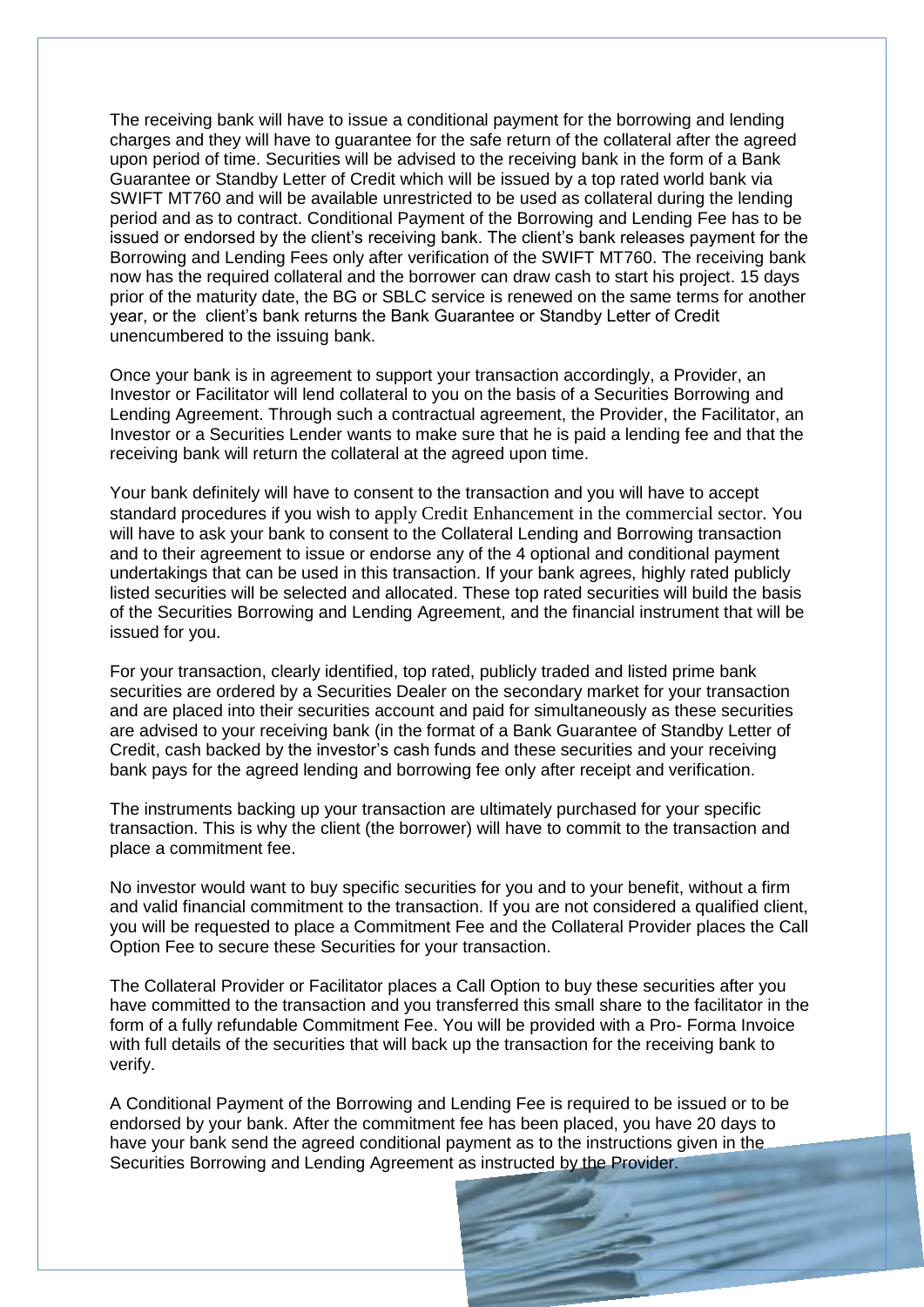Upon receipt, and if due diligence performed between banks remains positive, the Provider sends a fully cash backed Bank Guarantee or Standby Letter of Credit which is issued on the back of the agreed securities.

The client's bank pays for the Borrowing and Lending Fees after the SWIFT MT760 has been transmitted, received and verified. You bank pays the lending fee only after receipt of the BG or SBLC and only after verification of the SWIFT MT760.

Upon receipt of the instrument at your bank:

- You now have the required collateral in your bank, and you can draw cash from your credit line to start your project.
- 15 days prior of the maturity date of the BG or SBLC, you ask for an extension for another year, or have your bank return the Securities backed Bank Guarantee or Standby Letter of Credit.

### <span id="page-9-0"></span>**Borrowing of Collateral for Project Funding**

This collateral service is available to any qualified clients with a business of substance. If you have an established business and you want to start a project and require a loan for this business, then you will talk to your bank. Since your bank worked with you probably for years, they like to work with you on your project as well. But to extend a loan, they may ask you for collateral which you may not have. In that case, you should talk to them about the collateral that can be available to you.

- backed by top rated securities and the investor's (lender's) cash
- delivered to your acceptable receiving bank
- for an agreed period of time
- on the basis of a Securities Borrowing and Lending
- delivered in the form of an SBLC or a Bank Guarantee issued by a top rated bank
- transmitted via SWIFT MT760

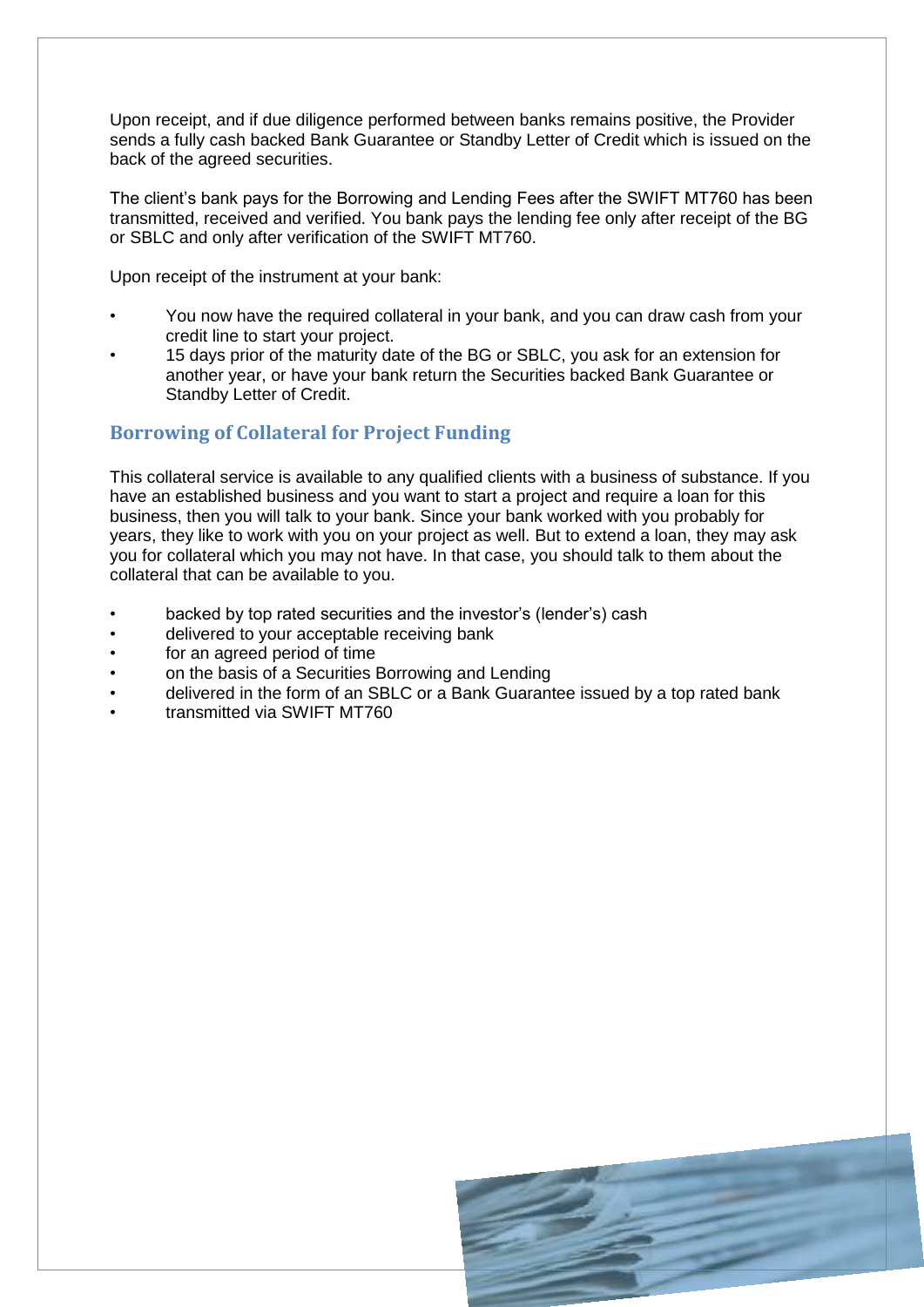# <span id="page-10-0"></span>**SECTION 3 - You cannot expect a professional service without a financial commitment**

If a valid financial instrument is generated on the basis of Securities Borrowing and Lending, to create a Bank Guarantee or the SBLC for a client, there are no payments for the Borrowing and Lending Fee in advance what-so-ever, but the procedure involves the payment of a commitment fee / call option. Depending upon the financial strength of the borrower, this small fee is advanced by the Facilitator for the borrower, or if the borrower is not fully qualified, he will have to place the Commitment Fee to start the transaction.

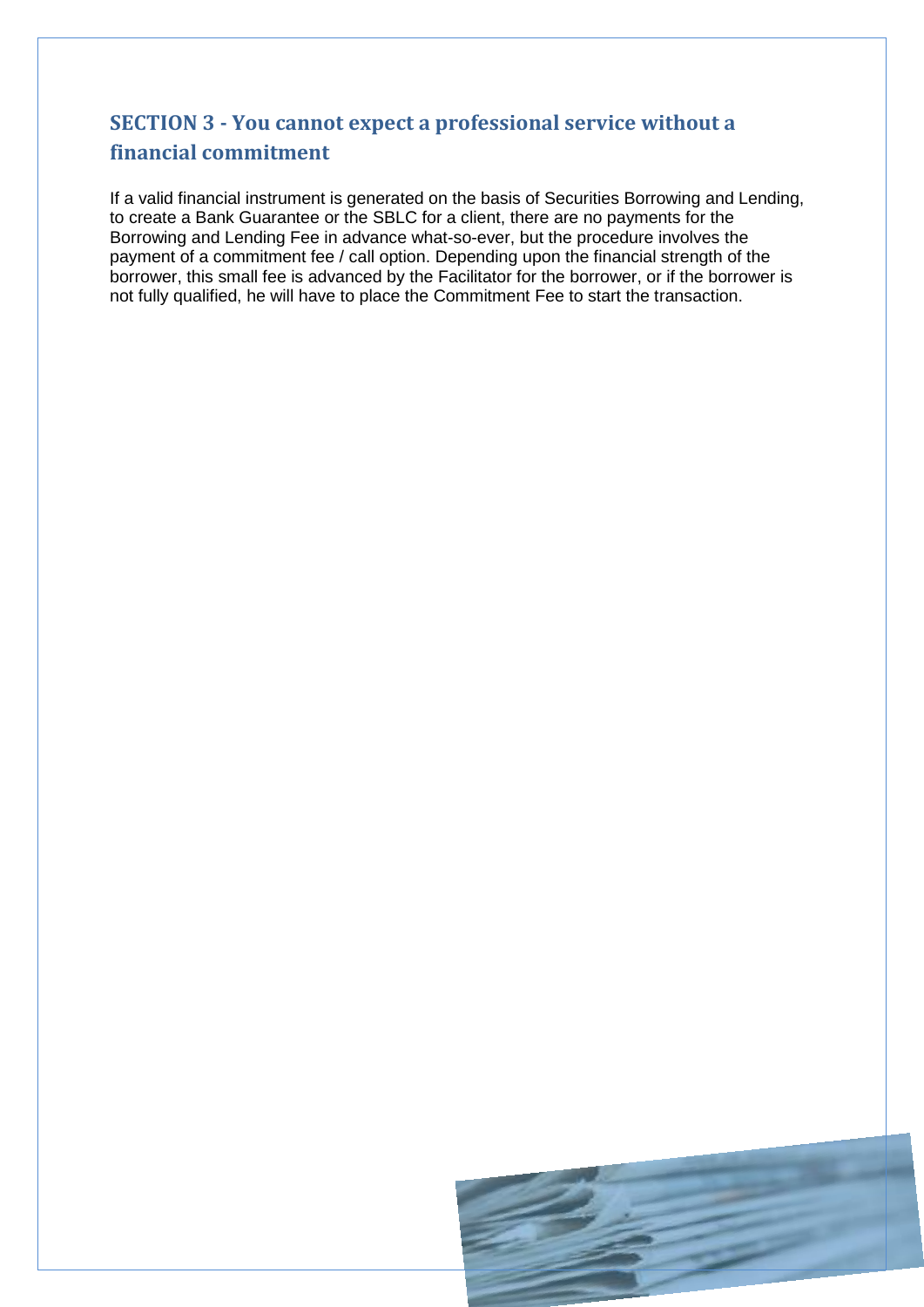## <span id="page-11-0"></span>**Reserving the back-up Security through a Call Option**

Payment of this commitment is necessary for two reasons: Once the Securities that will underpin the transaction have been selected and the Lender or investor must purchase the instrument to generate the basis on which the Bank Guarantee or Standby Letter of Credit is emitted for the Borrower.

On the Secondary Market, which is the main security trading place with the highest turnover, a Call Option is placed for a specific high rated debt instrument which an investor is going to buy and lend to your transaction. Your Commitment Fee respectively the Call Option secures the right for the Investor to purchase the instrument within 20 days at a specific purchase price. To hedge against market fluctuations the Call Option is placed and this is the reason why a client will have to financially commit himself to the transaction. Obviously, you cannot access a professional service without a firm financial commitment.

If the Lender purchases the Securities for a client's transaction and the client does not perform, respectively the client's bank does not follow up with the required and agreed upon conditional payment instrument to account for the Borrowing and Lending Fees, this could create a significant loss for the Lender.

When both parties sign the Securities Borrowing and Lending Agreement, the client has 20 days to send, as instructed by the Lender, the necessary payment guarantee, which is conditional to the delivery of the agreed upon instrument and its verification at the receiving bank. Only after receipt and verification of the instrument by the Borrower's bank, payment will be effected and released to the securities Lender.

With the payment of the call option, the purchase price is fixed during this 20 day time period in which a client has to arrange one of the 4 conditional payment instruments that he and his bank prefer to use.

The Securities that will be backing up a client's transaction are trading in the secondary market and their price changes minute by minute. The price of securities fluctuates daily. With the call option placed by the Lender and even if the publicly listed price for these securities goes up or down, the price is fixed for a Borrower's transaction.

The Securities backing up a Borrower's transaction are already issued, on the market, publicly listed and traded. But they are not yet in the Lender's Securities account. MTNs and Bonds used for a Securities Borrowing and Lending transaction are issued by Top Rated Banks and therefore the Securities are top rated.

But since the Securities are not in a Lender's own portfolio, the Lender will have to purchase the instruments to enable and back up the emission and to generate a specific Bank Guarantee of Standby Letter of Credit as agreed between the Lender, the Borrower and the Borrower's bank.

The financial assets used together with the applied procedure represent probably the only way to access a Bank Guarantee or SBLC from a third party, to serve as valid collateral during the agreed period of time, without the Borrower being required to deposit equal value (or more) in a bank.

There are many borrowers searching the financial market place believing they can access any professional service, or a valid financial service or Bank Guarantee service without any money up front. It is a fact – there is simply no free ride available.

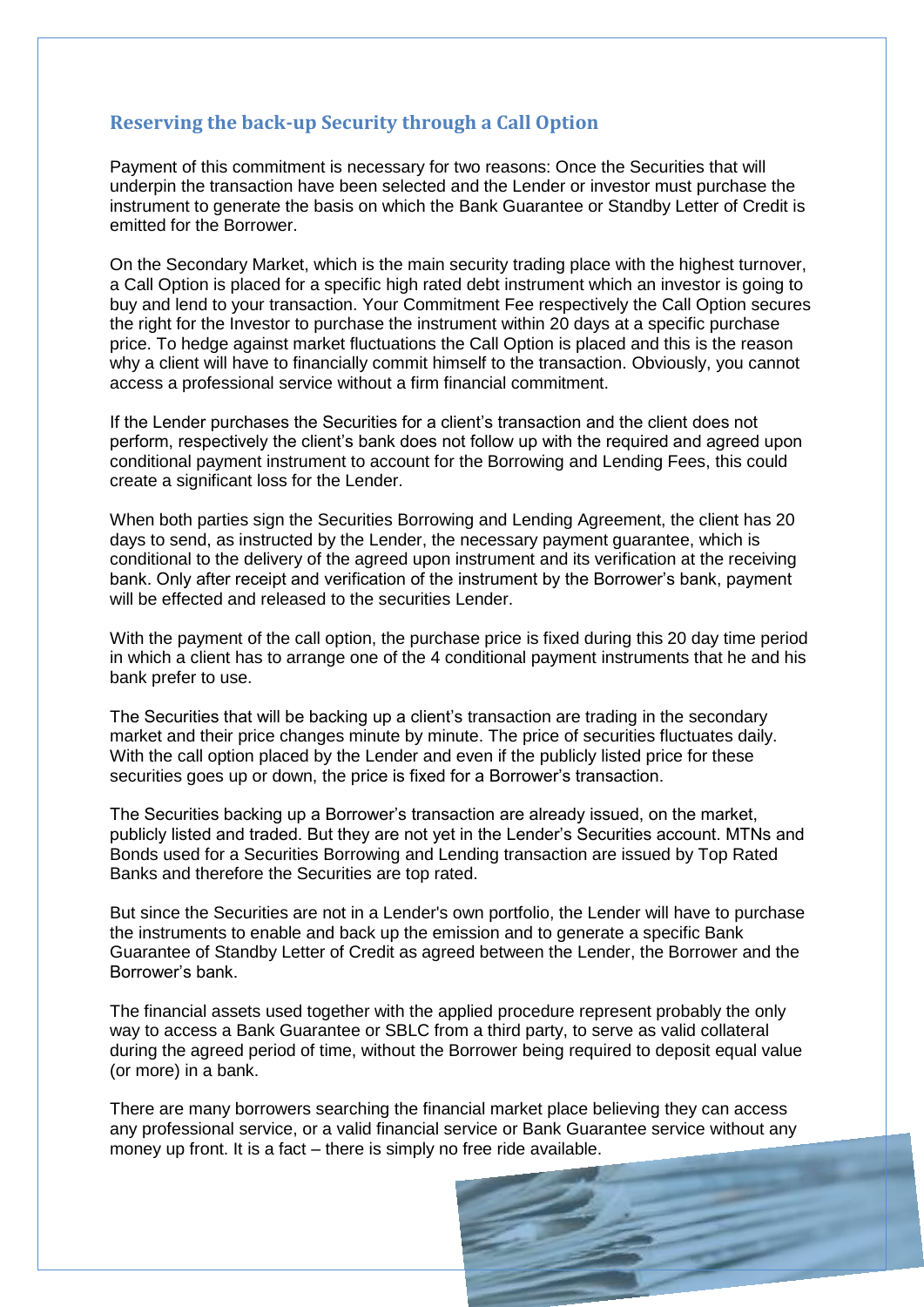No airline will fly you around, even when they might be desperate for business if you do not first buy and pay for the ticket. And you have to be an acceptable passenger in the first place.

Ask consulting firms like IBM Global Services, KPMG, Accenture, Ernst & Young, Price Waterhouse Coopers, Deloitte, Boston Consulting or McKinsey. You will never get a professional service without your retainer funds on deposit with them. You will also not be served by a qualified lawyer or accountant without having some earnest money from you on their account first. On top of all this, you will have to be an acceptable client to receive a bank guarantee service.

Are you qualified so that any third party will be prepared to enter into a risk of millions of dollars or Euros for you? No one will ever lend you a valid financial instrument if you are not qualified and be able to account for an eventual financial risk you might create on the basis of the guarantee instrument. "Did you ever think about what happens in case you default on your commitments, and the instrument backing up your loan or transaction is being called by your lender?" NO BANK will take the risk on a transaction for a customer, unless the bank is covered by hard cash, tangible assets or investments you have in the bank.

With a Business Support Contract, there is even the possibility for a qualified client to have an absolutely no front fee transaction. For this scenario, your last year's revenues have to be equal or higher than the instrument value that you seek. In that case, you do not have to pay anything in advance since the Facilitator advances the fees for the Call Option fee on your behalf: But only if you are qualified accordingly.

Then this transaction becomes completely free of any advance payments and the delivery of the financial instrument is on the basis of payment against delivery and verification, if the BORROWER's own company will receive the BG or SBLC and if it is of substance, with an active commercial business, audited accounts and annual revenues in the past fiscal year, equal to the face value (or more) of the guarantee instrument that is requested.

Only once it can be established that you can be considered qualified for the service, the issue of eventually required deposit or a commitment fee may become an issue. All banks charge fees to create and transmit the Bank Guarantee to a Funder. No bank will do that for free! Using the Business Support Contract you are dealing with a Facilitator who is prepared to take such risks. You can find terms and conditions of the Business Support Contract The Facilitator of a transaction takes the risk and advances fund on your behalf. If the bank is not paid the transaction fee, no Bank Guarantee or Standby Letter of Credit will ever be sent. If you are not prepared to engage with your financial commitment to the transaction, you simply will not get a valid service from anybody.

#### <span id="page-12-0"></span>**180 day deferred payment option**

The Unconditional Promissory Note endorsed by receiving bank. In the Securities Borrowing and Lending transaction you even have the possibility to pay for Borrowing Fee on a deferred payment basis. Payment can be made with an acceptable Promissory Note endorsed by the client's bank. In that case, you have up to 180 days (depending upon your bank rating) opposed to other payment methods to pay for the borrowing and lending fees.

These other payment modes are a Conditional Irrevocable Pay Order (ICPO) endorsed by borrower's bank, a Conditional Payment via SWIFT MT103 or a Conditional Documentary Credit to be sent by SWIFT MT 700- All payment options have to be acceptable and approved by the collateral lender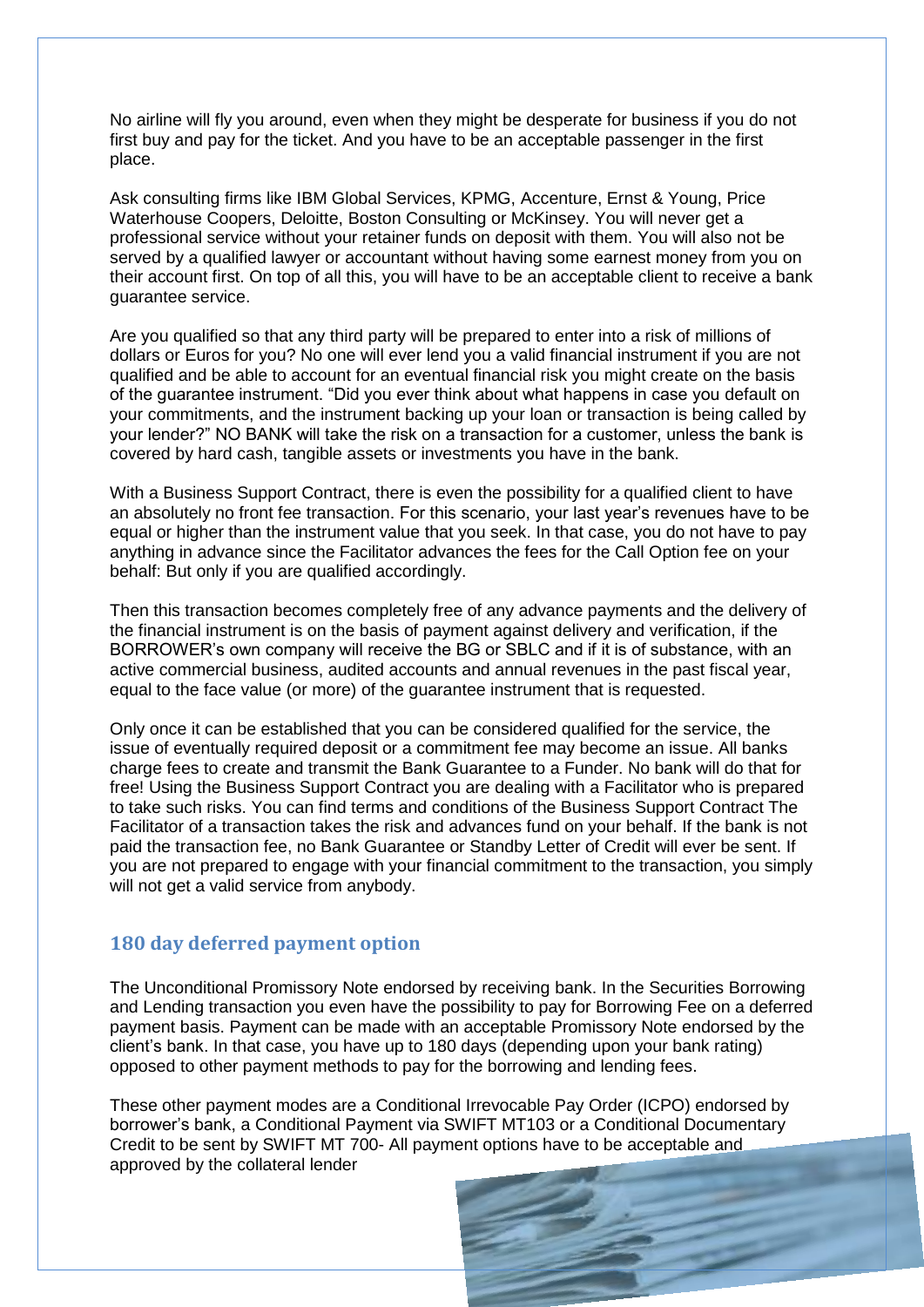# <span id="page-13-0"></span>**So this is the way to move forward**

After you have the basic OK from your receiving bank:

- 1. You order a bank instrument (SBLC or BG) for Euro 10 million up to Euro 500 million backed by highly rated securities.
- 2. The Provider (a Securities Dealer) will buy Securities on the Secondary Market for your transaction in the respective value on behalf of the investor who will pay and own the securities.
- 3. On the back of these Securities the investor causes to issue a fully cash backed Bank Guarantee or a Standby Letter of Credit and sends it to your bank for your beneficial use.
- 4. Your bank pays only the service fee for the use of the instrument for one year.
- 5. After 350 days your bank guarantees to return the instrument unencumbered or you opt to renew the service, which can be for up to 4 more years.

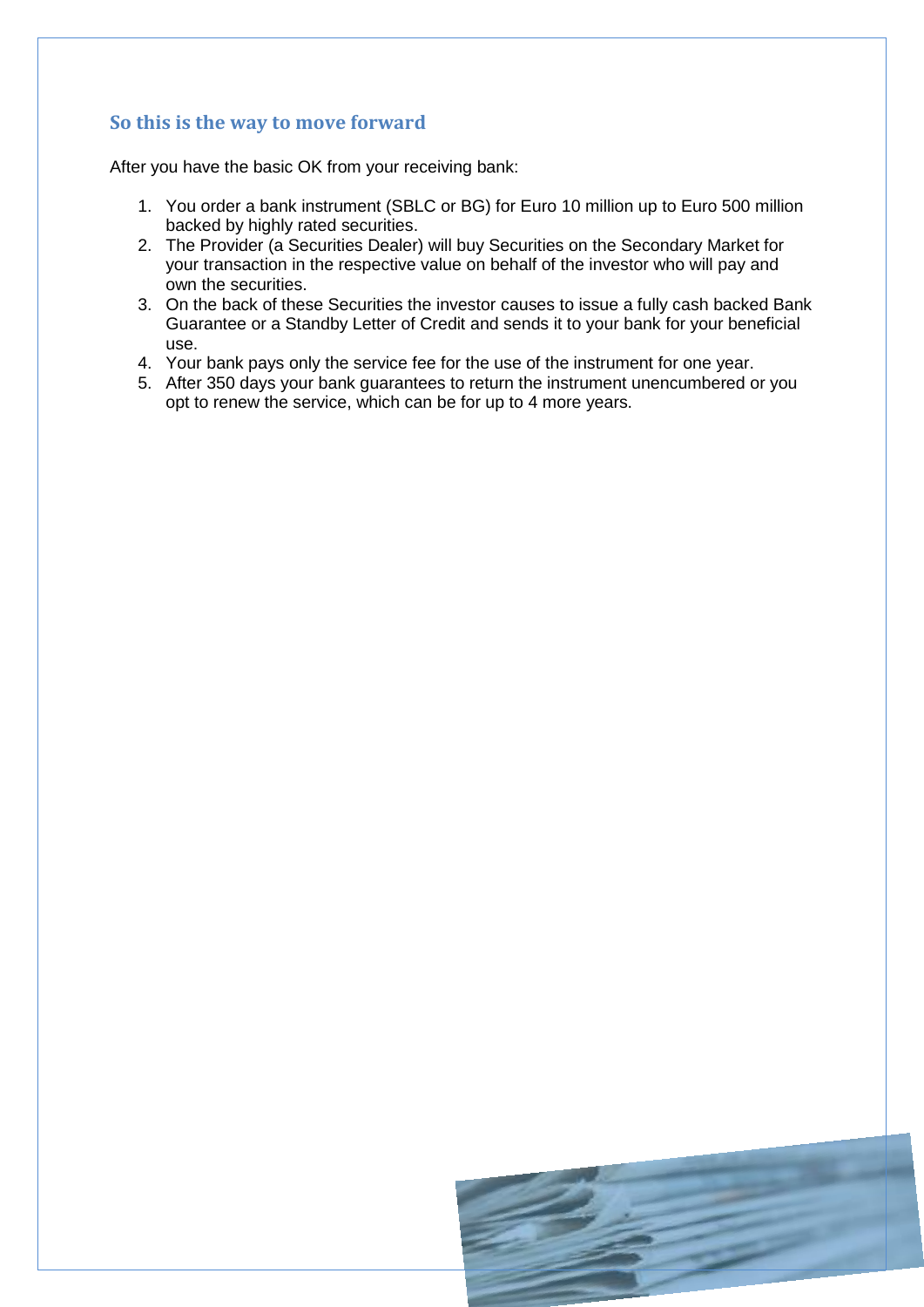# <span id="page-14-0"></span>**SECTION 4 - The Essentials when Borrowing and Lending Securities**

Once you have negotiated a credit line with your bank, the collateral you may need to back up the credit line can be arranged on the basis of a Securities Borrowing and Lending Agreement. On behalf of an investor, a securities dealer will buy, hold and lend the unconditional use of the securities to you in the form of an SBLC or Bank Guarantee to serve as your cash collateral for an agreed period of time.

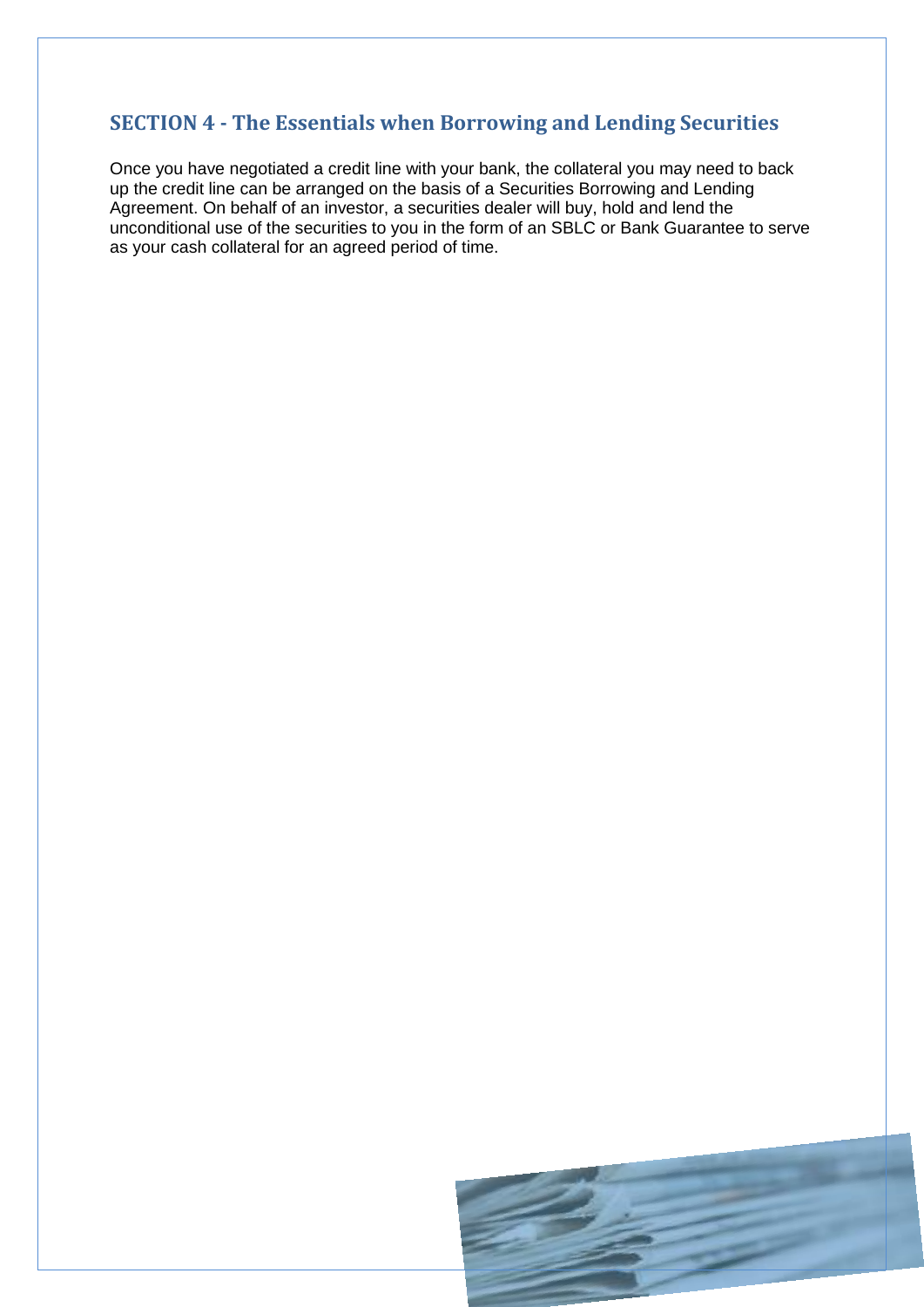### <span id="page-15-0"></span>**The different Steps of such a transaction**

FIRST STEP: A client completes and submits the Business Support Contract

SECOND STEP: The completed contract and submission is assessed by the Intake Officer to determine if a client can be qualified to receive this Prime Bank Collateral Service.

THIRD STEP: If it can be determined that a transaction can be accepted, the invoice for the commitment or call option fee is issued and it has to be paid directly into the Facilitator's account.

A Call Option is required to be placed to secure the right for the Investor or Lender to buy the securities at a fixed price within the next 20 days. The Investor buying the securities for a specific transaction does not own the securities at that stage. So placing a Call Option is needed in order to issue the Securities Borrowing and Lending Agreement and for the Investor/Lender to reserve the right to purchase the chosen securities at a certain date and at a certain price. Payment is into the Facilitator's own account. An easy alternative option is however available.

FORTH STEP: If a Borrower proves to be of substance, the Facilitator is prepared to advance this on behalf of a client. Receipt of commitment or call option fee automatically causes acceptance to the BSC by the Facilitator. You may need to place the Euro 30,000 commitment or call option fee if you are not fully qualified and

- if your business cannot evidence to be of substance and is well established since years
- if your company does not evidence an established active commercial or financial business and you do not have audited accounts
- if your audited accounts and annual revenues for the past fiscal years, do not equal to the face value (or more) of the guarantee instrument that is requested
- if audit was not performed or is endorsed by a major and internationally recognized firm.

FIFTH STEP: Once a client has committed himself to the transaction, the Facilitator or his securities dealer starts negotiations with standby investors to buy specific securities for this Securities Borrowing and Lending transaction.

SIXTH STEP: Call option fee is placed on the Securities market reserving these specific securities to back up your transaction for the next 20 days. Once the securities have been selected, the Call Option fee is placed on the securities market and the Securities Borrowing and Lending Agreement can be issued.

SEVENTH STEP: The Securities Borrowing and Lending Agreement is issued and sent to the borrower client together with all information to clearly identify the securities that will build the basis on which the BG or SBLC will be issued for the client.

At this stage, the client will then have all details of these securities and can request Bloomberg Printout, Security Card of the Stock Exchange market where the instrument is quoted, Prospectus of the Issuing Program of the Bank to permit the designated Borrower's Bank Officer to check the availability on Euroclear, Clearstream or the Bloomberg systems.

EIGHTH STEP: Within 20 days, client's bank sends the conditional payment instrument to pay for the borrowing and lending fees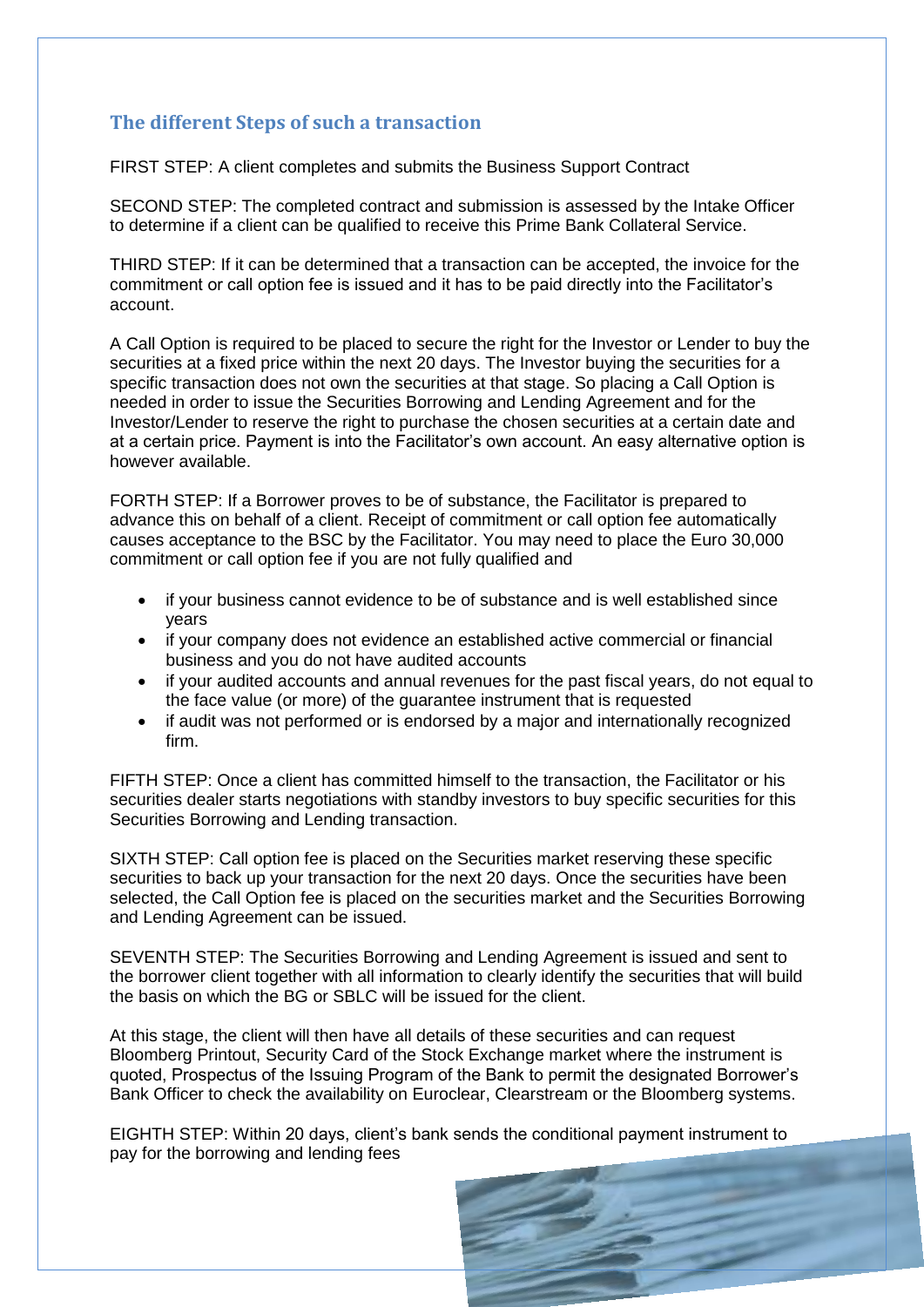If the client's bank issues or endorses any of the 4 conditional payment methods to pay for the Borrowing and Lending fees, the I C P O, Promissory Note, conditional SWIFT MT103, conditional DLC SWIFT MT 700, and provides a confirmation for the safe return of the collateral after the agreed term, then we can guarantee to deliver.

NINETH STEP: Issuing and Receiving Bank communicate to fine tune the SWIFT MT760 delivery of the instrument and perform their own due diligence on the parties involved.

TENTH STEP: Receiving Bank consents to return the SBLC/BG 15 days prior maturity The receiving bank must undertake the irrevocable commitment to return the instrument unencumbered, free and clear of any debts or claims 15 days prior maturity.

ELEVENTH STEP: In this Securities Borrowing and Lending transaction, the issuing bank sends the agreed SBLC or BG via SWIFT MT 760 to the receiving bank in line with the Securities Borrowing and Lending Agreement.

THE TWELVTH STEP The Receiving Bank verifies the SWIFT MT 760 SBLC or BG instrument and releases payment for the borrowing and lending fees as to the Securities Borrowing and Lending Agreement.

THE THIRTEENTH STEP: With the instrument in his account, the client triggers cash from his credit line and starts his project. He has the unrestricted use of the collateral as to the Securities and Borrowing Agreement for the coming 350 days.

THE FORTEENTH STEP: Fifteen days prior maturity, the client is given the opportunity to extend the service for another year. If the client does not need the instrument any longer, the client's bank returns the SBLC/BG after 350 days.

#### <span id="page-16-0"></span>**Basic and Essential Requirements**

- Consent to any of the 4 conditional payment options. You will have to get this support from any of your banks to pay for the borrowing and lending fee and issue or endorse any of the payment instruments to pay conditionally for the lending fee..
- Your receiving bank will have to be in agreement with the verbiage of the Standby Letter of Credit, or a Bank Guarantee as available to serve as your collateral for the agreed period of time.

For selective clients, there may be a Solution for any of these issues:

If you may not want to disclose full details of this transaction to your receiving bank, if you do not want to fully disclose that your collateral is a result from a borrowing and lending transaction, if you do not want to disclose that the guarantee instrument is to be returned 15 days prior maturity, if you require a SWIFT MT799 Pre-Advice to get your transaction started.

### <span id="page-16-1"></span>**Back to back transactions**

Since it is fully cash backed, divisible and assignable, you can use this instrument also in a back to back transaction to issue your own instruments on the back of our instrument. This can leverage your own financial possibilities and overcome "certain contractual issues".

The instrument can also be sent to a monetizer, but again, the monetizer 's receiving bank will have to endorse all the contractual agreements.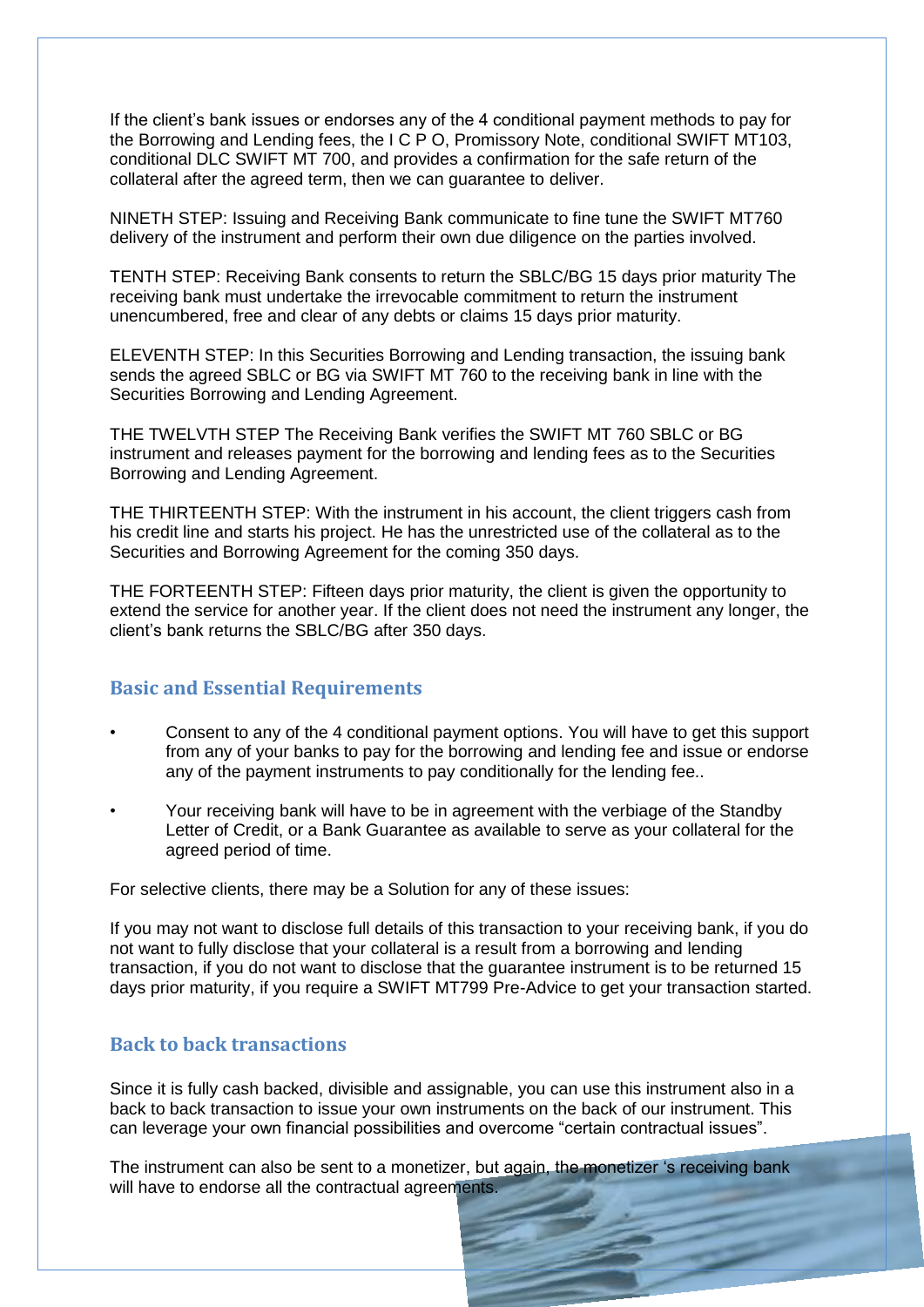The Alternative: A Back to Back transaction. You have the instrument sent to your own bank and on the back of it, you have your own instrument issued. The instrument issued to you is fresh cut, cash backed, divisible and transferable to enable this option or a back to back transaction whereby the instrument is sent to your own bank and your bank, on the back of the instrument, issues its own instrument to your trader, monetizer or supplier.

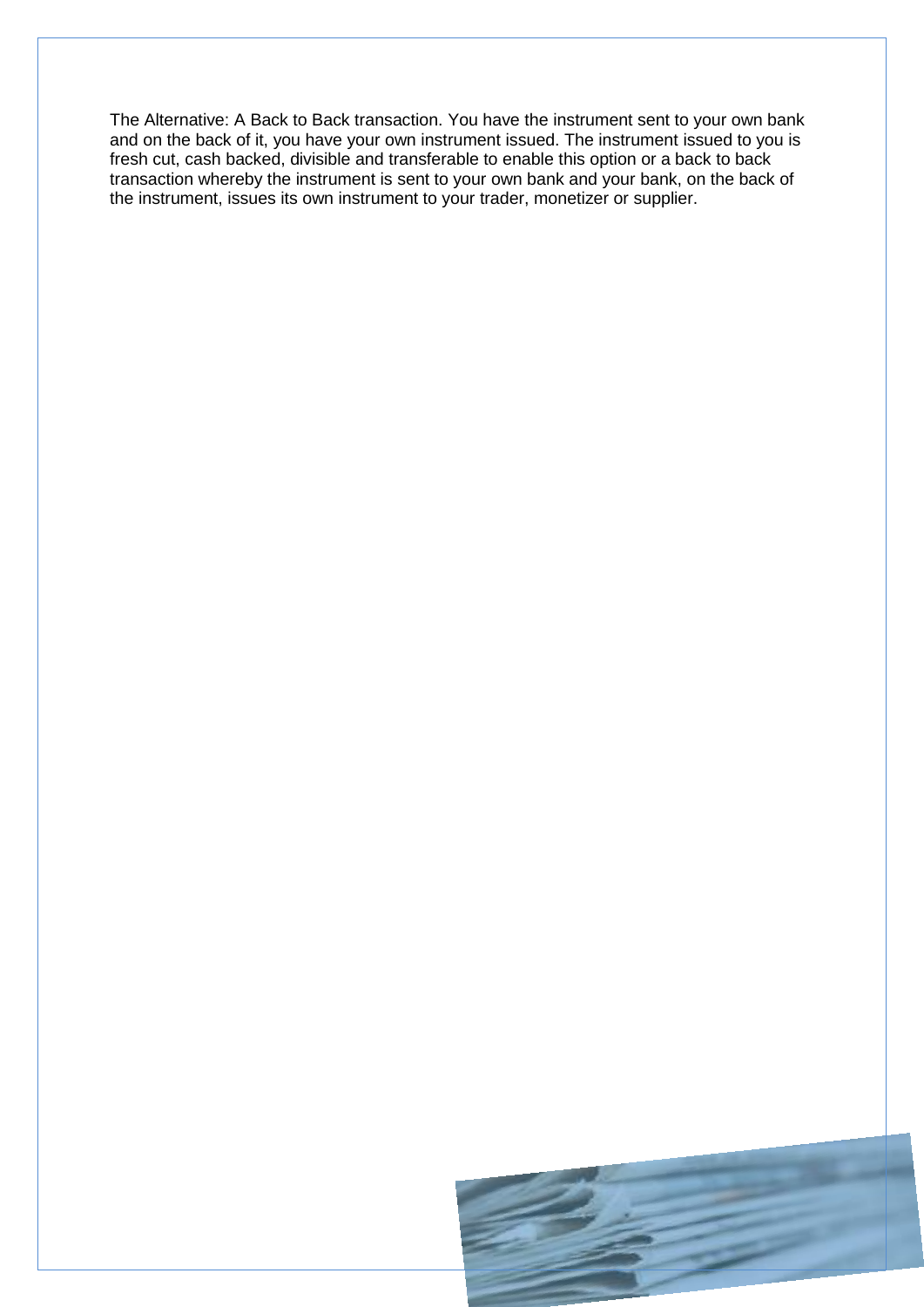# <span id="page-18-0"></span>**SECTION 5 - Securities Lending from a Securities Owner's perspective**

Securities lending is an additional, relatively low-risk option for investors to unlock the full potential of their portfolio. In decades of lending securities Investors and Securities owners have focused on competitive returns while balancing return, risk and cost. But if an Investor lends his securities to you, there is a Capital at Risk!

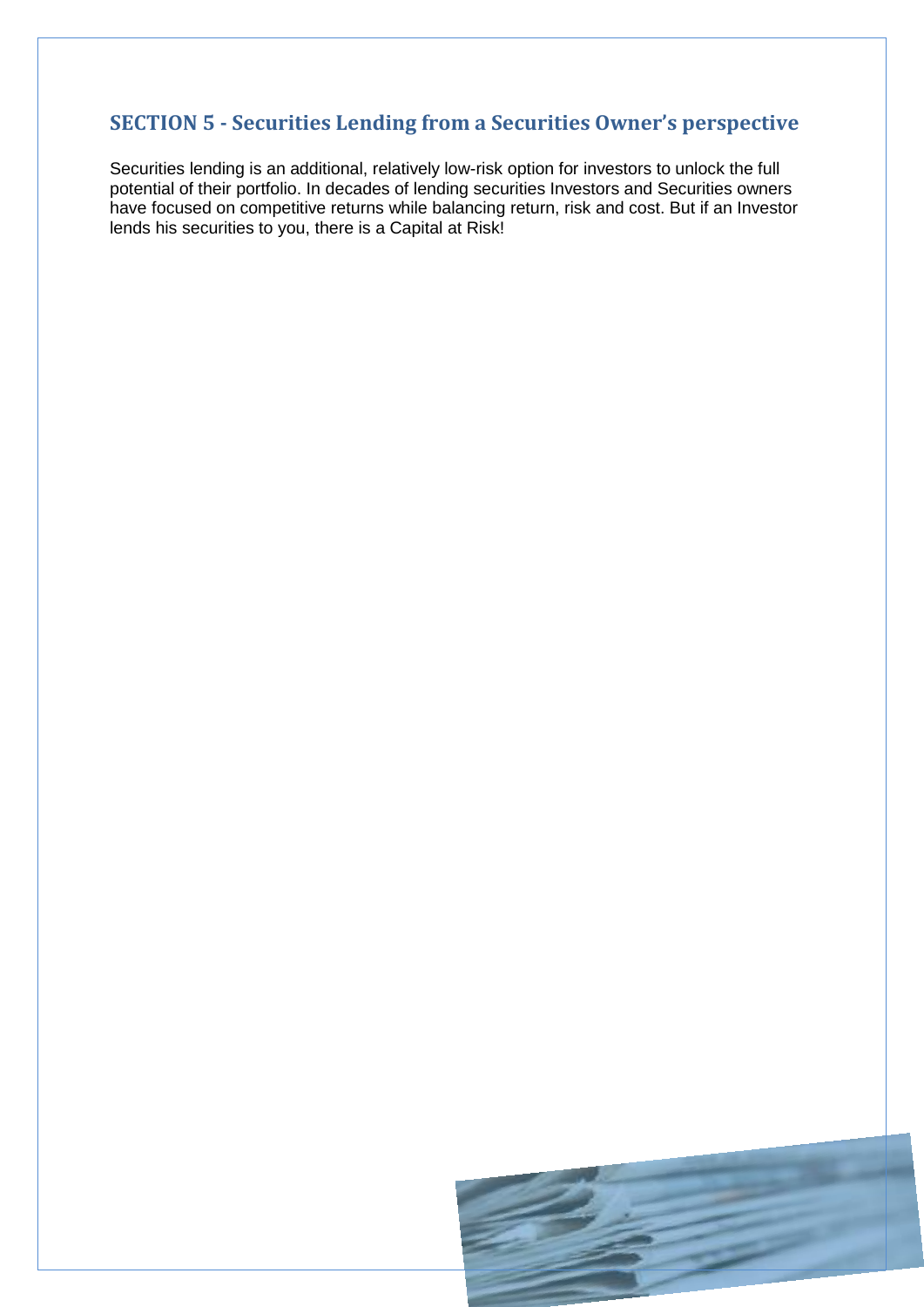If companies like BlackRock engage their investor clients into Securities Borrowing and Lending transactions, BlackRock has to engage and guarantee to cover such potential borrower default risks in order not to lose their reputation because of "bad apple" borrowers. So whenever you try to be accepted for a transaction involving valid and highly rated securities, you should always remember that there are risks involved and you will have to be financially qualified to be accepted to be served.

With securities lending there is a risk of loss should the borrower default to return the securities, or due to market movements, the value of collateral held may have fallen and/or the value of the securities on loan has risen.

The market is organised through platforms which build and enable a proprietary securities lending infrastructure so that a lending activity is executed in the Investor or Securities Owner's best interests and with prudent risk management. A basis for skilful risk management builds the Securities Borrowing and Lending Agreement. There is a conservative, low-risk approach and the integration of capabilities of our dedicated research, trading and risk management.

Only highly creditworthy borrowers based on conservative credit standards defined by a risk assessment team can qualify and are considered to be served in this Securities Borrowing and Lending Transaction.

### <span id="page-19-0"></span>**Benefits of Securities Lending**

Securities lending is a way to unlock additional value of a portfolio of an Investor or Securities Owner. The Securities Lender will collect higher returns than would otherwise be received. Investors may benefit from securities lending in the form of better performance. How? Additional income is generated through the fee that it charges for loaning securities to a borrower.

# <span id="page-19-1"></span>**Risks of Securities Lending**

But there is a clear borrower default risk. Since the process involves the actual lending securities, there is a risk that a borrower fails to return a borrowed stock or bond. You can easily see that there is also another side of the coin. It is true, an investor aims for additional profits if he provides his own securities or if he actually buys additional securities to back up a client's Bank Guarantee or Standby Letter of Credit, but he actually carries great risks:

- if a client does not follow through with a transaction
- if a client's receiving bank does not send the conditional payment
- if the receiving bank does not return the instrument in case the beneficiary client defaulted on loan re-payments

If companies like Blackrock engage their investor clients into Securities Borrowing and Lending transactions, they engage and guarantee to cover such potential borrower default risks in order not to lose their reputation because of "bad apple" borrowers.